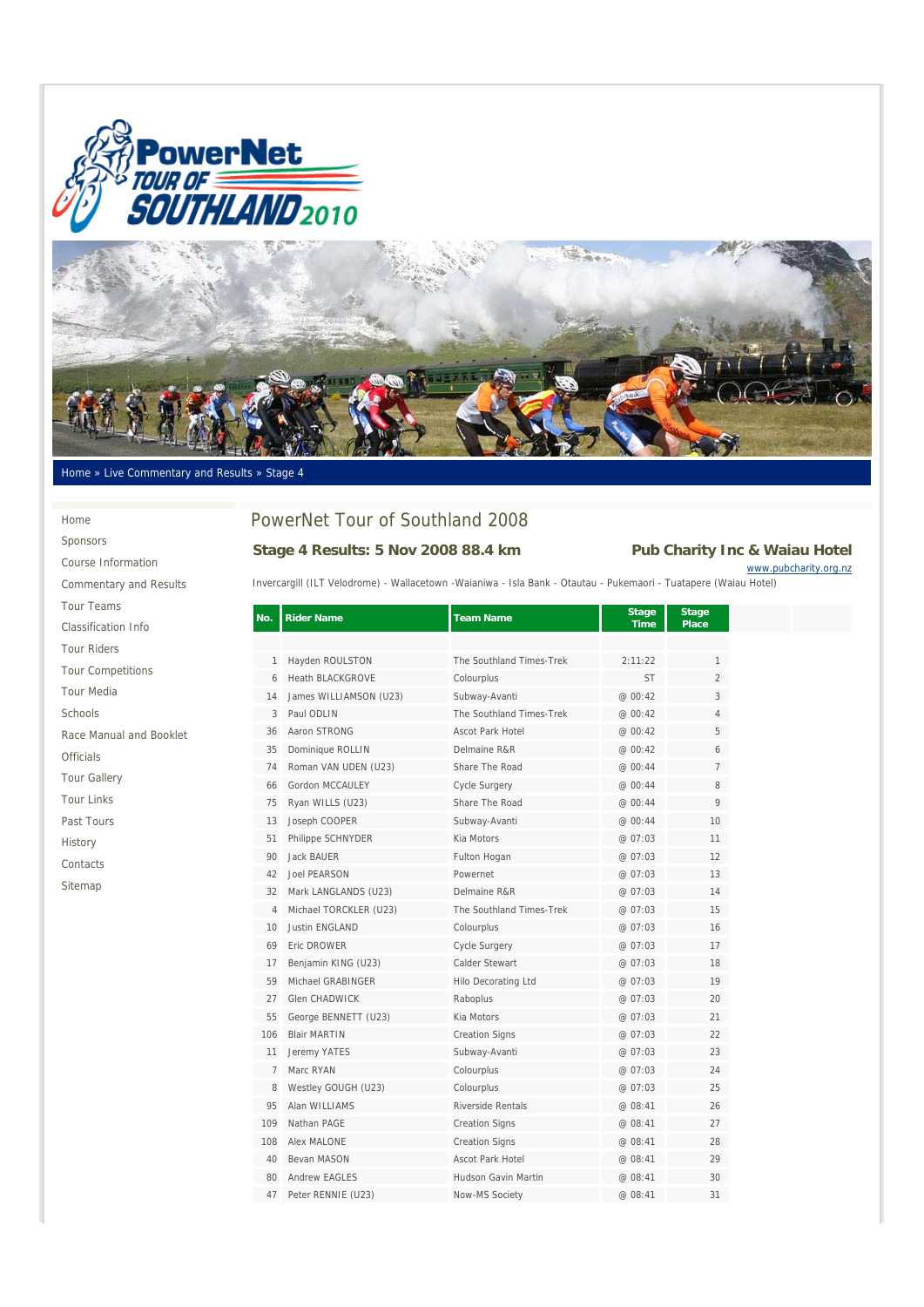| 71             | Matthew GILBERT       | Share The Road               | @ 08:41 | 32 |
|----------------|-----------------------|------------------------------|---------|----|
| 45             | Paul WINTERBOURNE     | Powernet                     | @ 08:41 | 33 |
| 76             | Nick LOVEGROVE        | Hudson Gavin Martin          | @ 08:41 | 34 |
| 38             | Elliot CROWTHER (U23) | <b>Ascot Park Hotel</b>      | @ 08:41 | 35 |
| 84             | David AYRE (U23)      | Winton's Middle Pub          | @ 08:41 | 36 |
| 83             | <b>Brett DAWBER</b>   | Winton's Middle Pub          | @ 08:41 | 37 |
| 81             | James GIBSON          | Winton's Middle Pub          | @ 08:41 | 38 |
| 68             | James FAIRWEATHER     | Cycle Surgery                | @ 08:41 | 39 |
| 57             | Chuck COYLE           | <b>Hilo Decorating Ltd</b>   | @ 08:41 | 40 |
| 54             | Samuel EADIE (U23)    | Kia Motors                   | @ 08:41 | 41 |
| 28             | Peter LATHAM          | Raboplus                     | @ 08:41 | 42 |
| 29             | Justin KFRR           | Raboplus                     | @ 08:41 | 43 |
| 23             | Brock ROBERTS (U23)   | Preston Russell Law          | @ 08:41 | 44 |
| 15             | Jesse SERGENT (U23)   | Subway-Avanti                | @ 08:45 | 45 |
| $\overline{2}$ | Sam BEWLEY (U23)      | The Southland Times-Trek     | @ 08:46 | 46 |
| 72             | Adam COKER (U23)      | Share The Road               | @ 08:46 | 47 |
| 39             | Mike NORTHEY (U23)    | Ascot Park Hotel             | @ 08:46 | 48 |
| 73             | Aaron LAWSON (U23)    | Share The Road               | @ 08:46 | 49 |
| 60             | Kirk O'BEE            | <b>Hilo Decorating Ltd</b>   | @ 08:46 | 50 |
| 70             | Tom SCULLY (U23)      | Cycle Surgery                | @ 08:46 | 51 |
| 30             | Shem ROGER (U23)      | Raboplus                     | @ 08:46 | 52 |
| 26             | Robin REID            | Raboplus                     | @ 08:46 | 53 |
| 46             | Sheldon DEENY         | Now-MS Society               | @ 08:46 | 54 |
| 63             | Andy MCNAB (U23)      | Sycamore Print               | @ 18:09 | 55 |
| 93             | Jonathon ATKINSON     | Riverside Rentals            | @ 18:46 | 56 |
| 111            | Richard ROLLINSON     | <b>Energy Smart</b>          | @ 18:46 | 57 |
| 19             | Alex MCGREGOR (U23)   | Calder Stewart               | @ 19:01 | 58 |
| 48             | Tyler LOCKE (U23)     | Now-MS Society               | @20:12  | 59 |
| 98             | Mark MATTHEWS         | South West Helicopters       | @ 20:33 | 60 |
| 92             | Colin CORNBERG (U23)  | Riverside Rentals            | @ 20:35 | 61 |
| 62             | Alexander RAY (U23)   | Sycamore Print               | @ 20:35 | 62 |
| 107            | David EVANS           | <b>Creation Signs</b>        | @20:35  | 63 |
| 102            | Rodney WEIBERG        | Southern Inst. Of Technology | @ 20:35 | 64 |
| 49             | Cory GREENBERG (U23)  | Now-MS Society               | @ 20:35 | 65 |
| 97             | <b>Travis KANE</b>    | South West Helicopters       | @ 20:35 | 66 |
| 82             | Leon HEXTALL (U23)    | Winton's Middle Pub          | @ 20:35 | 67 |
| 22             | <b>Brett TIVERS</b>   | Preston Russell Law          | @ 20:35 | 68 |
| 103            | Matt DOUGLAS          | Southern Inst. Of Technology | @ 20:37 | 69 |
| 77             | Nico DE JONG          | Hudson Gavin Martin          | @ 20:37 | 70 |
| 91             | <b>Winston BRIGGS</b> | Riverside Rentals            | @ 20:37 | 71 |
| 94             | <b>Brian BIGGS</b>    | Riverside Rentals            | @ 20:37 | 72 |
| 101            | <b>Jonty TAYLOR</b>   | Southern Inst. Of Technology | @ 20:37 | 73 |
| 110            | Andrew CRAWLEY        | <b>Creation Signs</b>        | @ 20:37 | 74 |
| 58             | Omer KEM              | <b>Hilo Decorating Ltd</b>   | @ 20:37 | 75 |
| 33             | Matt SILLARS (U23)    | Delmaine R&R                 | @ 20:37 | 76 |
| 78             | Jamie WHYTE           | Hudson Gavin Martin          | @ 20:37 | 77 |
| 87             | Alasdair DEMPSEY      | Fulton Hogan                 | @ 20:37 | 78 |
| 34             | Sam KING-TURNER       | Delmaine R&R                 | @ 20:37 | 79 |
| 89             | Tim HARGRAVE          | Fulton Hogan                 | @ 20:37 | 80 |
| 21             | Stephen ELDEN         | Preston Russell Law          | @ 20:37 | 81 |
| 56             | Charles DIONNE        | Hilo Decorating Ltd          | @ 20:37 | 82 |
| 5              | Shane MELROSE         | The Southland Times-Trek     | @ 20:37 | 83 |
| 105            | Tim PEARCE            | Southern Inst. Of Technology | @ 20:37 | 84 |
| 114            | Nicholas ATKINSON     | <b>Energy Smart</b>          | @ 20:37 | 85 |
| 113            | Andrew PHILLIPS       | <b>Energy Smart</b>          | @ 20:37 | 86 |
| 112            | Dennis FARRELL        | <b>Energy Smart</b>          | @ 20:37 | 87 |
| 25             | Brad HALL             | Preston Russell Law          | @ 20:37 | 88 |
| 12             | Hayden GODFREY        | Subway-Avanti                | @ 20:37 | 89 |
| 20             | James MCCOY (U23)     | Calder Stewart               | @ 20:42 | 90 |
| 18             | Brad CARTER (U23)     | Calder Stewart               | @ 20:42 | 91 |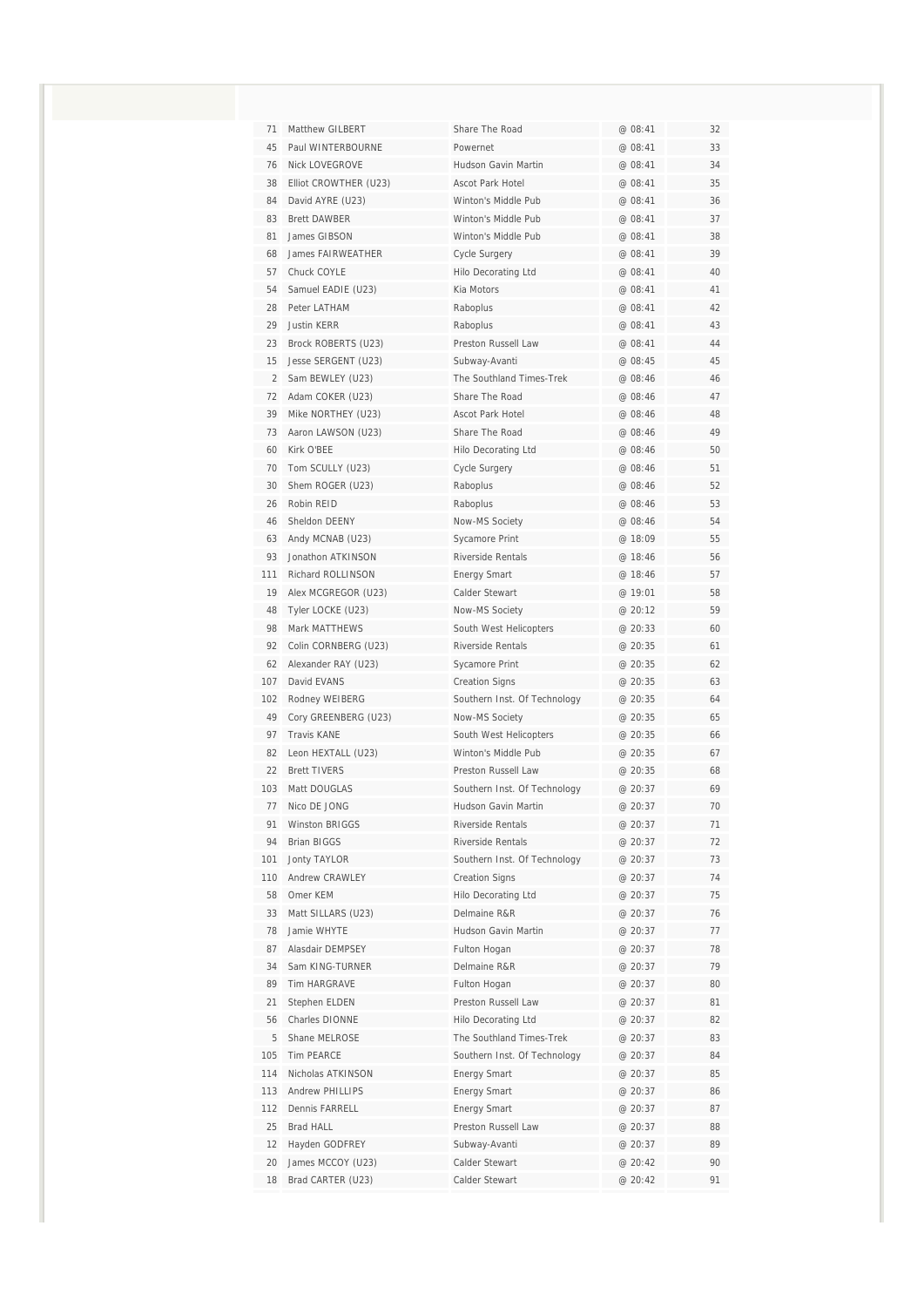| © 2008 Tour of Southland.   |     | 52. Will DICKESON      | Kia Motors                   | @ 20:42    | 92                  |
|-----------------------------|-----|------------------------|------------------------------|------------|---------------------|
| Live data provided by Gen-i | 53  | Alex MEENHORST (U23)   | Kia Motors                   | @ 20:42    | 93                  |
| Southland                   | 41  | Mathew GORTER          | Powernet                     | @ 20:42    | 94                  |
|                             | 104 | Sheldon GORTER (U23)   | Southern Inst. Of Technology | @ 20:44    | 95                  |
|                             | 99  | Simon CROOM            | South West Helicopters       | @ 30:40    | 96                  |
|                             | 79  | Jeremy MEECH           | Hudson Gavin Martin          | @ 30:40    | 97                  |
|                             | 100 | Garth COOPER           | South West Helicopters       | @ 32:45    | 98                  |
|                             | 86  | Josh BARLEY (U23)      | Fulton Hogan                 | @ 33:05    | 99                  |
|                             | 44  | Michael STALLARD       | Powernet                     | @ 33:08    | 100                 |
|                             | 61  | Daniel SEAGAR (U23)    | <b>Sycamore Print</b>        | @ 33:47    | 101                 |
|                             | 65  | Latham CROFT (U23)     | <b>Sycamore Print</b>        | @ 33:47    | 102                 |
|                             | 64  | Bradley ALDRICH (U23)  | Sycamore Print               | @ 33:49    | 103                 |
|                             | 9   | Logan HUTCHINGS        | Colourplus                   |            | $\mathbf 0$         |
|                             | 24  | Josh PAGE              | Preston Russell Law          |            | 0                   |
|                             | 85  | Chris SANSON (U23)     | Winton's Middle Pub          |            | 0                   |
|                             | 96  | Matthew MARSHALL (U23) | South West Helicopters       |            | $\mathsf{O}\xspace$ |
|                             | 37  | Clinton AVERY (U23)    | Ascot Park Hotel             | <b>DNF</b> | $\mathbf 0$         |
|                             | 50  | Aaron SCHNEIDER (U23)  | Now-MS Society               | <b>DNF</b> | $\mathbf{0}$        |
|                             | 67  | Chris O'CONNOR (U23)   | <b>Cycle Surgery</b>         | <b>DNF</b> | $\mathbf 0$         |
|                             | 88  | Scott RAINSFORD        | Fulton Hogan                 | <b>DNF</b> | $\mathbf{0}$        |
|                             | 31  | Ashley WHITEHEAD       | Delmaine R&R                 | <b>DNS</b> | $\mathbf 0$         |
|                             | 43  | John ALABASTER         | Powernet                     | <b>DNS</b> | $\mathbf{0}$        |
|                             | 115 | Colin ROBERTSON        | <b>Energy Smart</b>          | <b>DNS</b> | $\mathbf 0$         |
|                             |     |                        |                              |            |                     |
|                             |     |                        |                              |            |                     |

Live data provided by Gen-i Southland. Results data generated from SportCalc (www.sportcalc.co.nz)

### **PowerNet General Classification (After stage 4)**

| No. | <b>Rider Name</b>       | <b>Team Name</b>           | G C<br><b>Time</b> | G C<br><b>Place</b> | <b>Bonus</b> | <b>Penalty</b> |
|-----|-------------------------|----------------------------|--------------------|---------------------|--------------|----------------|
|     |                         |                            |                    |                     |              |                |
| 66  | Gordon MCCAULEY         | <b>Cycle Surgery</b>       | 8:19:41            | 1                   | 00:15        |                |
| 3   | Paul ODLIN              | The Southland Times-Trek   | @ 00:25            | $\overline{2}$      | 00:06        |                |
| 6   | <b>Heath BLACKGROVE</b> | Colourplus                 | @ 00:27            | 3                   | 00:04        |                |
| 1   | Hayden ROULSTON         | The Southland Times-Trek   | @ 00:44            | 4                   | 00:06        |                |
| 36  | Aaron STRONG            | <b>Ascot Park Hotel</b>    | @ 01:22            | 5                   | 00:02        |                |
| 14  | James WILLIAMSON (U23)  | Subway-Avanti              | @ 01:24            | 6                   | 00:02        |                |
| 35  | Dominique ROLLIN        | Delmaine R&R               | @ 01:45            | 7                   | 00:05        |                |
| 13  | Joseph COOPER           | Subway-Avanti              | @ 02:19            | 8                   |              |                |
| 74  | Roman VAN UDEN (U23)    | Share The Road             | @ 02:30            | 9                   | 00:04        |                |
| 75  | Ryan WILLS (U23)        | Share The Road             | @ 03:58            | 10                  | 00:01        |                |
| 69  | Eric DROWER             | Cycle Surgery              | @ 06:32            | 11                  |              |                |
| 106 | <b>Blair MARTIN</b>     | <b>Creation Signs</b>      | @ 06:50            | 12                  |              |                |
| 10  | <b>Justin ENGLAND</b>   | Colourplus                 | @ 06:54            | 13                  |              |                |
| 11  | Jeremy YATES            | Subway-Avanti              | @ 07:09            | 14                  | 00:06        |                |
| 27  | <b>Glen CHADWICK</b>    | Raboplus                   | @ 07:38            | 15                  | 00:04        |                |
| 51  | Philippe SCHNYDER       | Kia Motors                 | @ 07:59            | 16                  |              |                |
| 59  | Michael GRABINGER       | <b>Hilo Decorating Ltd</b> | @ 08:23            | 17                  |              |                |
| 55  | George BENNETT (U23)    | Kia Motors                 | @ 08:48            | 18                  |              |                |
| 17  | Benjamin KING (U23)     | Calder Stewart             | @ 09:01            | 19                  |              |                |
| 90  | <b>Jack BAUER</b>       | Fulton Hogan               | @ 09:33            | 20                  |              |                |
| 39  | Mike NORTHEY (U23)      | Ascot Park Hotel           | @ 09:36            | 21                  |              |                |
| 83  | <b>Brett DAWBER</b>     | Winton's Middle Pub        | @ 09:40            | 22                  |              |                |
| 29  | <b>Justin KERR</b>      | Raboplus                   | @ 09:43            | 23                  | 00:01        |                |
| 4   | Michael TORCKLER (U23)  | The Southland Times-Trek   | @ 10:05            | 24                  |              |                |
| 32  | Mark LANGLANDS (U23)    | Delmaine R&R               | @ 10:24            | 25                  |              |                |
| 38  | Elliot CROWTHER (U23)   | <b>Ascot Park Hotel</b>    | @ 10:31            | 26                  |              |                |
| 30  | Shem ROGER (U23)        | Raboplus                   | @ 10:49            | 27                  |              |                |
| 8   | Westley GOUGH (U23)     | Colourplus                 | @ 11:08            | 28                  |              |                |
| 7   | Marc RYAN               | Colourplus                 | @ 11:25            | 29                  |              |                |
| 28  | Peter LATHAM            | Raboplus                   | @ 11:29            | 30                  |              |                |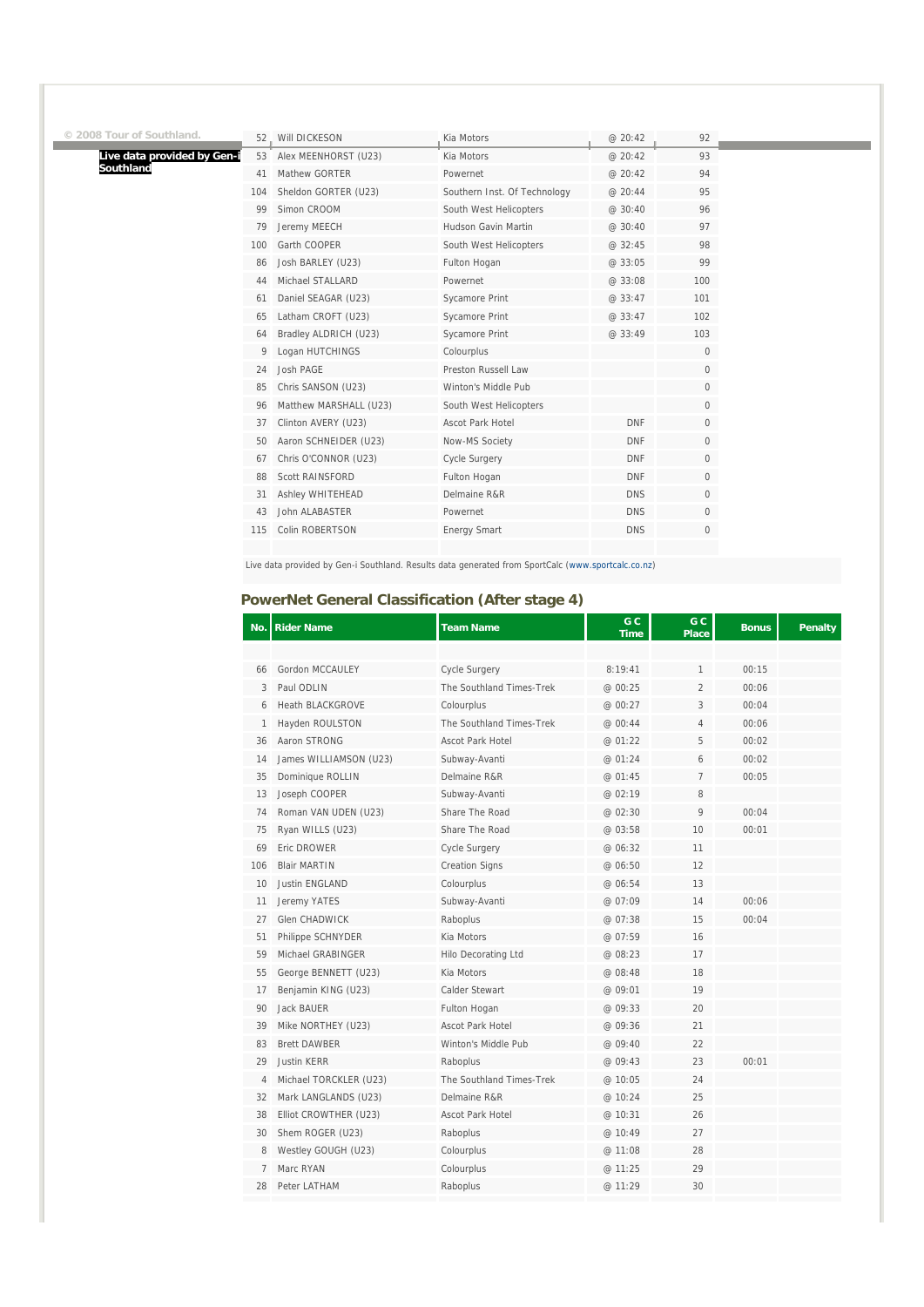| 23 <sup>1</sup> | Brock ROBERTS (U23)      | Preston Russell Law                        | @ 11:30 | 31     |       |  |
|-----------------|--------------------------|--------------------------------------------|---------|--------|-------|--|
| 108             | Alex MALONE              | <b>Creation Signs</b>                      | @ 11:44 | 32     |       |  |
| 15              | Jesse SERGENT (U23)      | Subway-Avanti                              | @ 11:46 | 33     |       |  |
| 42              | <b>Joel PEARSON</b>      | Powernet                                   | @ 12:08 | 34     | 00:02 |  |
| 54              | Samuel EADIE (U23)       | Kia Motors                                 | @ 12:16 | $35=$  |       |  |
| 70              | Tom SCULLY (U23)         | Cycle Surgery                              | @ 12:16 | $35=$  |       |  |
| 26              | Robin REID               | Raboplus                                   | @ 12:18 | 37     |       |  |
| 76              | <b>Nick LOVEGROVE</b>    | Hudson Gavin Martin                        | @ 12:23 | 38     |       |  |
| 57              | Chuck COYLE              | Hilo Decorating Ltd                        | @ 12:47 | 39     |       |  |
| 80              | <b>Andrew EAGLES</b>     | Hudson Gavin Martin                        | @ 12:50 | 40     |       |  |
| 95              | Alan WILLIAMS            | Riverside Rentals                          | @ 12:54 | 41     |       |  |
| 81              | James GIBSON             | Winton's Middle Pub                        | @ 13:07 | 42     |       |  |
| 84              | David AYRE (U23)         | Winton's Middle Pub                        | @ 13:34 | 43     |       |  |
| 73              | Aaron LAWSON (U23)       | Share The Road                             | @ 13:42 | 44     |       |  |
| 40              | Bevan MASON              | Ascot Park Hotel                           | @ 14:04 | 45     |       |  |
| 45              | Paul WINTERBOURNE        | Powernet                                   | @ 14:10 | 46     |       |  |
| 60              | Kirk O'BFF               | Hilo Decorating Ltd                        | @ 14:19 | 47     |       |  |
| 109             | Nathan PAGE              | <b>Creation Signs</b>                      | @ 15:11 | 48     |       |  |
| 46              | Sheldon DEENY            | Now-MS Society                             | @ 15:17 | 49     |       |  |
| 68              | <b>James FAIRWEATHER</b> | <b>Cycle Surgery</b>                       | @ 15:24 | 50     |       |  |
| 71              | Matthew GILBERT          | Share The Road                             | @ 15:26 | 51     |       |  |
| 2               | Sam BEWLEY (U23)         | The Southland Times-Trek                   | @ 16:11 | 52     |       |  |
| 72              | Adam COKER (U23)         | Share The Road                             | @ 18:51 | 53     |       |  |
| 47              | Peter RENNIE (U23)       | Now-MS Society                             | @ 19:54 | 54     |       |  |
| 53              | Alex MEENHORST (U23)     | Kia Motors                                 | @ 21:18 | 55     | 00:01 |  |
| 52              | Will DICKESON            | Kia Motors                                 | @ 21:40 | 56     | 00:04 |  |
| 111             | Richard ROLLINSON        | <b>Energy Smart</b>                        | @ 22:07 | 57     |       |  |
| 56              | Charles DIONNE           | Hilo Decorating Ltd                        | @ 22:21 | 58     |       |  |
| 63              | Andy MCNAB (U23)         | <b>Sycamore Print</b>                      | @ 22:28 | $59=$  |       |  |
| 19              | Alex MCGREGOR (U23)      | <b>Calder Stewart</b>                      | @ 22:28 | $59=$  |       |  |
| 41              | <b>Mathew GORTER</b>     | Powernet                                   | @ 22:47 | 61     |       |  |
| 93              | Jonathon ATKINSON        | <b>Riverside Rentals</b>                   | @ 22:52 | 62     |       |  |
| 110             | Andrew CRAWLEY           | <b>Creation Signs</b>                      | @ 23:03 | 63     |       |  |
| 22              | <b>Brett TIVERS</b>      | Preston Russell Law                        | @ 23:23 | $64=$  |       |  |
| 33              | Matt SILLARS (U23)       | Delmaine R&R                               | @ 23:23 | $64=$  |       |  |
| 107             | David EVANS              | <b>Creation Signs</b>                      | @ 23:39 | 66     |       |  |
| 34              | Sam KING-TURNER          | Delmaine R&R                               | @ 23:56 | 67     |       |  |
| 21              | Stephen ELDEN            | Preston Russell Law                        | @ 24:01 | 68     |       |  |
| 114             | Nicholas ATKINSON        | <b>Energy Smart</b>                        | @ 24:19 | 69     |       |  |
| 112             | Dennis FARRELL           | <b>Energy Smart</b>                        | @ 24:21 | 70     |       |  |
| 48              | Tyler LOCKE (U23)        | Now-MS Society                             | @ 24:41 | 71     |       |  |
|                 | Andrew PHILLIPS          |                                            | @ 24:55 | 72     |       |  |
| 113<br>25       | <b>Brad HALL</b>         | <b>Energy Smart</b><br>Preston Russell Law | @ 25:01 | 73     |       |  |
| 62              | Alexander RAY (U23)      | Sycamore Print                             | @ 25:15 | 74     |       |  |
|                 |                          | Calder Stewart                             |         |        |       |  |
| 18              | Brad CARTER (U23)        |                                            | @ 25:18 | 75     |       |  |
| 82              | Leon HEXTALL (U23)       | Winton's Middle Pub                        | @ 25:33 | 76     |       |  |
| 105             | Tim PEARCE               | Southern Inst. Of Technology               | @ 25:55 | 77     |       |  |
| 20              | James MCCOY (U23)        | Calder Stewart                             | @ 26:03 | 78     |       |  |
| 92              | Colin CORNBERG (U23)     | <b>Riverside Rentals</b>                   | @ 26:20 | 79     |       |  |
| 78              | Jamie WHYTE              | Hudson Gavin Martin                        | @ 26:31 | $80 =$ |       |  |
| 87              | Alasdair DEMPSEY         | Fulton Hogan                               | @ 26:31 | $80 =$ |       |  |
| 101             | <b>Jonty TAYLOR</b>      | Southern Inst. Of Technology               | @ 26:35 | 82     |       |  |
| 12              | Hayden GODFREY           | Subway-Avanti                              | @ 26:48 | 83     |       |  |
| 98              | Mark MATTHEWS            | South West Helicopters                     | @ 27:04 | 84     |       |  |
| 97              | <b>Travis KANE</b>       | South West Helicopters                     | @ 27:10 | 85     |       |  |
| 5               | Shane MELROSE            | The Southland Times-Trek                   | @ 27:42 | 86     |       |  |
| 102             | Rodney WEIBERG           | Southern Inst. Of Technology               | @ 28:06 | 87     |       |  |
| 89              | Tim HARGRAVE             | Fulton Hogan                               | @ 28:22 | 88     |       |  |
| 58              | Omer KEM                 | Hilo Decorating Ltd                        | @ 28:38 | 89     |       |  |
| 104             | Sheldon GORTER (U23)     | Southern Inst. Of Technology               | @ 30:37 | 90     |       |  |
|                 |                          |                                            |         |        |       |  |

Home | Sponsors | Course Information | Commentary and Results | Tour Teams | Classification Info | Tour Riders | Tour Competitions | Tour Media | Schools | Race Manual and Booklet | Officials | Tour Gallery | Tour Links | Past Tours | History | Contacts | Sitemap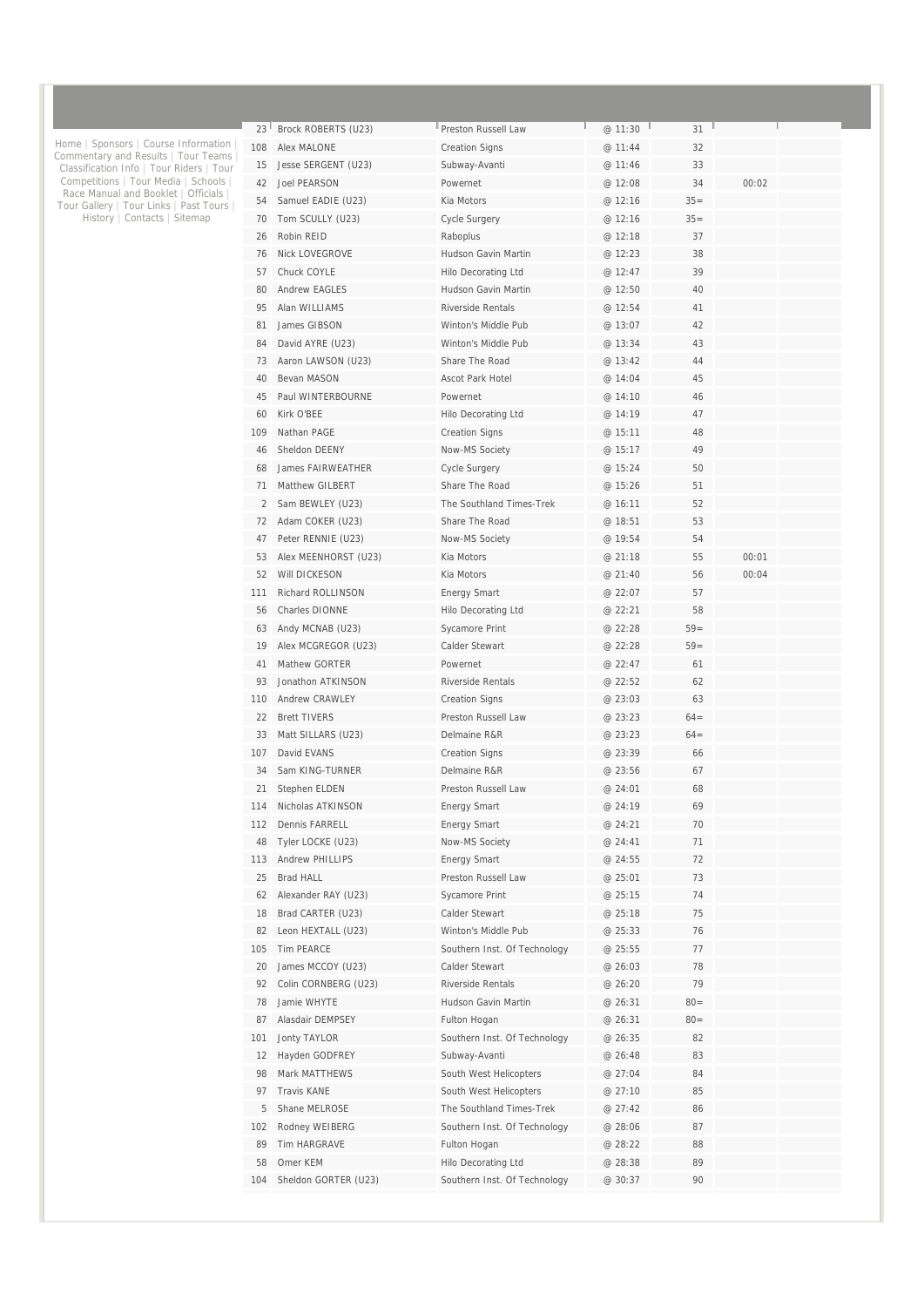| 103 | Matt DOUGLAS           | Southern Inst. Of Technology | @33:30     | 91  |       |       |
|-----|------------------------|------------------------------|------------|-----|-------|-------|
| 44  | Michael STALLARD       | Powernet                     | @33:52     | 92  | 00:05 |       |
| 86  | Josh BARLEY (U23)      | Fulton Hogan                 | @35:44     | 93  |       |       |
| 79  | Jeremy MEECH           | Hudson Gavin Martin          | @ 36:44    | 94  |       |       |
| 64  | Bradley ALDRICH (U23)  | Sycamore Print               | @ 37:40    | 95  |       |       |
| 94  | <b>Brian BIGGS</b>     | Riverside Rentals            | @ 44:00    | 96  |       |       |
| 49  | Cory GREENBERG (U23)   | Now-MS Society               | @ 45:37    | 97  |       | 00:20 |
| 65  | Latham CROFT (U23)     | Sycamore Print               | @ 46:35    | 98  |       |       |
| 77  | Nico DE JONG           | Hudson Gavin Martin          | @47.49     | 99  |       |       |
| 91  | <b>Winston BRIGGS</b>  | <b>Riverside Rentals</b>     | @ 49:03    | 100 |       |       |
| 61  | Daniel SEAGAR (U23)    | Sycamore Print               | @ 50:01    | 101 |       |       |
| 99  | Simon CROOM            | South West Helicopters       | @ 59:28    | 102 |       |       |
| 100 | Garth COOPER           | South West Helicopters       | @ 1:08:20  | 103 |       |       |
| 9   | Logan HUTCHINGS        | Colourplus                   |            |     |       |       |
| 24  | Josh PAGE              | Preston Russell Law          |            |     |       |       |
| 85  | Chris SANSON (U23)     | Winton's Middle Pub          |            |     |       |       |
| 96  | Matthew MARSHALL (U23) | South West Helicopters       |            |     |       |       |
| 37  | Clinton AVERY (U23)    | Ascot Park Hotel             | <b>DNF</b> |     |       |       |
| 50  | Aaron SCHNEIDER (U23)  | Now-MS Society               | <b>DNF</b> |     |       |       |
| 67  | Chris O'CONNOR (U23)   | <b>Cycle Surgery</b>         | <b>DNF</b> |     |       |       |
| 88  | Scott RAINSFORD        | Fulton Hogan                 | <b>DNF</b> |     |       |       |
| 31  | Ashley WHITEHEAD       | Delmaine R&R                 | <b>DNS</b> |     |       |       |
| 43  | John ALABASTER         | Powernet                     | <b>DNS</b> |     |       |       |
| 115 | Colin ROBERTSON        | <b>Energy Smart</b>          | <b>DNS</b> |     |       |       |
|     |                        |                              |            |     |       |       |

Live data provided by Gen-i Southland. Results data generated from SportCalc (www.sportcalc.co.nz)

#### **Teams Classification (After stage 4)**

**Sponsored by WENSLEY'S AVANTI PRO, INVERCARGILL** 

| <b>Team Name</b>             | <b>GC Time</b> |
|------------------------------|----------------|
|                              |                |
| Subway-Avanti                | 25:10:03       |
| The Southland Times-Trek     | @ 00:26        |
| Colourplus                   | @ 07:30        |
| Cycle Surgery                | @ 07:58        |
| Share The Road               | @ 09:10        |
| Ascot Park Hotel             | @ 10:26        |
| Kia Motors                   | @ 12:33        |
| Raboplus                     | @ 17:03        |
| <b>Creation Signs</b>        | @ 18:29        |
| Hilo Decorating Ltd          | @ 20:24        |
| Delmaine R&R                 | @ 22:59        |
| Winton's Middle Pub          | @ 24:07        |
| Powernet                     | @ 33:27        |
| Hudson Gavin Martin          | @ 40:39        |
| Now-MS Society               | @ 44:34        |
| Calder Stewart               | @ 45:27        |
| Fulton Hogan                 | @ 46:37        |
| Preston Russell Law          | @ 47:54        |
| Riverside Rentals            | @ 50:57        |
| <b>Energy Smart</b>          | @ 59:39        |
| Southern Inst. Of Technology | @ 1:07:57      |
| <b>Sycamore Print</b>        | @ 1:14:09      |
| South West Helicopters       | @ 1:16:34      |
|                              |                |

Live data provided by Gen-i Southland. Results data generated from SportCalc (www.sportcalc.co.nz)

#### **Sprint Ace Classification (after stage 4)**

**Sponsored by HARCOURTS SOUTHLAND** 

T